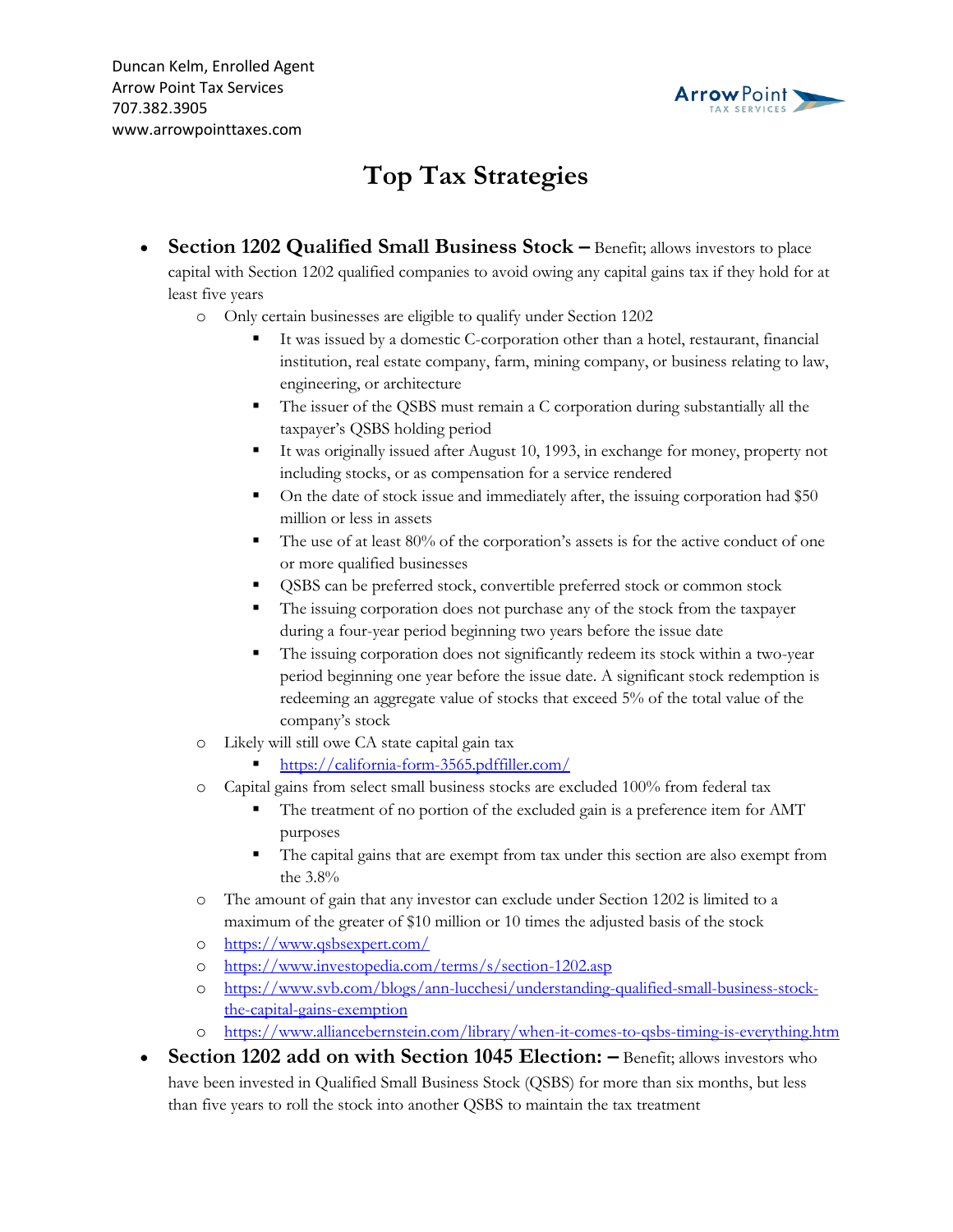

- o Same rules and restrictions apply for this strategy as it does for 1202
- o Strategy allows an investor to defer capital gains by moving assets into another qualifying investment to reach the five year holding period
- o <https://www.law.cornell.edu/uscode/text/26/1045>
- o [https://www.svb.com/blogs/ann-lucchesi/understanding-qualified-small-business-stock](https://www.svb.com/blogs/ann-lucchesi/understanding-qualified-small-business-stock-the-capital-gains-exemption)[the-capital-gains-exemption](https://www.svb.com/blogs/ann-lucchesi/understanding-qualified-small-business-stock-the-capital-gains-exemption)
- o [https://www.withum.com/resources/rollovers-of-qualified-small-business](https://www.withum.com/resources/rollovers-of-qualified-small-business-stock/#:~:text=Qualified%20Rollovers%20(Section%201045),60%20days%20of%20the%20sale.&text=The%20taxpayer%20must%20reinvest%20the,60%20days%20of%20the%20sale)[stock/#:~:text=Qualified%20Rollovers%20\(Section%201045\),60%20days%20of%20the%2](https://www.withum.com/resources/rollovers-of-qualified-small-business-stock/#:~:text=Qualified%20Rollovers%20(Section%201045),60%20days%20of%20the%20sale.&text=The%20taxpayer%20must%20reinvest%20the,60%20days%20of%20the%20sale) [0sale.&text=The%20taxpayer%20must%20reinvest%20the,60%20days%20of%20the%20sal](https://www.withum.com/resources/rollovers-of-qualified-small-business-stock/#:~:text=Qualified%20Rollovers%20(Section%201045),60%20days%20of%20the%20sale.&text=The%20taxpayer%20must%20reinvest%20the,60%20days%20of%20the%20sale) [e.](https://www.withum.com/resources/rollovers-of-qualified-small-business-stock/#:~:text=Qualified%20Rollovers%20(Section%201045),60%20days%20of%20the%20sale.&text=The%20taxpayer%20must%20reinvest%20the,60%20days%20of%20the%20sale)
- **Section 1244 Qualified Small Business Loss –** Benefit; allows investors who invested in qualified small business stock to offset up to \$100,000 MFJ (\$50,000 single) annual losses against ordinary income
	- o Only certain business are eligible under Section 1244
		- The stock must come from a domestic corporation. Only stock (including preferred stock) of a domestic corporation can qualify as section 1244 stock. If the stock was issued prior to July 19, 1994, the stock must be common stock
		- The corporation's aggregate capital must not have exceeded \$1 million when the stock was issued and the corporation must not derive more than 50% of its income from passive investments
		- The shareholder must have paid for the stock and not received it as compensation.
		- Only individual shareholders who purchase the stock directly from the company qualify for the special tax treatment
		- Most of the company's gross receipts must be from operations. For a period of the corporation's most recent five years ending before the date of the loss, gross receipts from royalties, rents, dividends, interest, annuities, and sales or exchanges of stock or securities must not exceed 50% of the receipts of the company. If the company has been in business less than five years, the testing period applies to all the years the company has been in existence. This gross receipts test does not apply, however, if during the applicable period, the aggregated amount of deductions exceeds the aggregate amount of gross income. To have this exception apply, the company must be an operating company; it can't be an investment company
		- The stock must come from a domestic corporation (C Corp). Only stock (including preferred stock) of a domestic corporation can qualify as section 1244 stock. If the stock was issued prior to July 19, 1994, the stock must be common stock.
		- The corporation's aggregate capital must not have exceeded \$1 million when the stock was issued and the corporation must not derive more than 50% of its income from passive investments.
		- The shareholder must have paid for the stock and not received it as compensation.
		- Only individual shareholders who purchase the stock directly from the company qualify for the special tax treatment.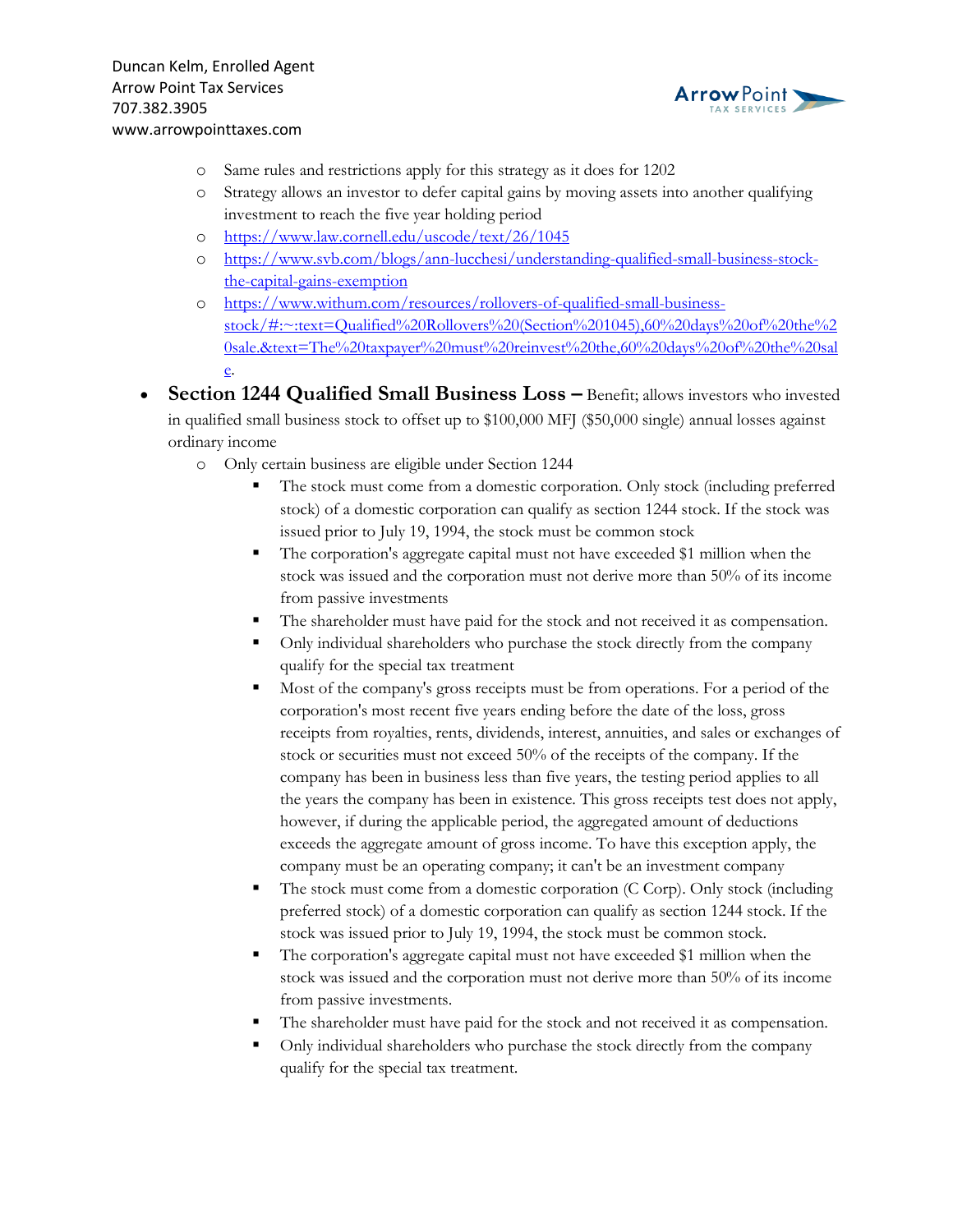



- Most of the company's gross receipts must be from operations. For a period of the corporation's most recent five years ending before the date of the loss, gross receipts from royalties, rents, dividends, interest, annuities, and sales or exchanges of stock or securities must not exceed 50% of the receipts of the company. If the company has been in business less than five years, the testing period applies to all the years the company has been in existence. This gross receipts test does not apply, however, if during the applicable period, the aggregated amount of deductions exceeds the aggregate amount of gross income. To have this exception apply, the company must be an operating company; it can't be an investment company
- o Can offset against ordinary income in year loss is recognized
- o Sec. 1244 losses are allowed for NOL (Netted against business income) purposes without being limited by nonbusiness income
- o <https://www.investopedia.com/terms/s/section-1244-stock.asp>
- **Qualified Opportunity Zones (QOZs) –** Benefit; allows taxpayers three benefits. First, they may defer a capital gain until 2026. Second, they may reduce their capital gain tax owed by 10% if executed before 2022. Third, they may receive tax free benefit on the growth of their investment if it is held for 10 plus years and meets other requirements along the way
	- o Passed with the TCJA, and piggybacks off the Empowerment Zone idea used through Clinton, Bush, and Obama administrations
	- o 8,764 zones around the country were selected based on the 2012 census data. They are distressed communities that the government wanted to incent investment
		- <https://opportunityzones.hud.gov/resources/map>
	- o Investment can enter two types of asset classes, QOZ Businesses or QOZ Properties
	- o Can only apply capital gains to receive the triple tax benefits of the program. Cannot just contribute free cash
		- However, taxpayer is allowed to use debt to help fund the investment
	- o Similar to a 1031 Exchange, have 180 days from sale of asset that created the capital gain to place proceeds into a QOZ Property or QOZ Business
	- o "Significant" improvements must be completed on QOZ property to qualify for the tax benefits
		- The structure on how this is tracked varies depending on the investment, but a good rule of thumb is that 50% of the purchase price must go into improving the asset
			- So if you bought something for \$1M, expect to have to add another \$500K to improve that property
		- Some of the best investment options are real estate deals which are pivoting the use which would help drive additional dollars in revenue and justify the cost of improvement
	- o Two year and a day rule makes this strategy really powerful. After time period, allowed to do a cash out refinance for all the equity contributed while still delaying the tax owed until 2026
		- Essentially this allows a QOZ investment to "wash" the funds and give the taxpayer a tax free float until 2026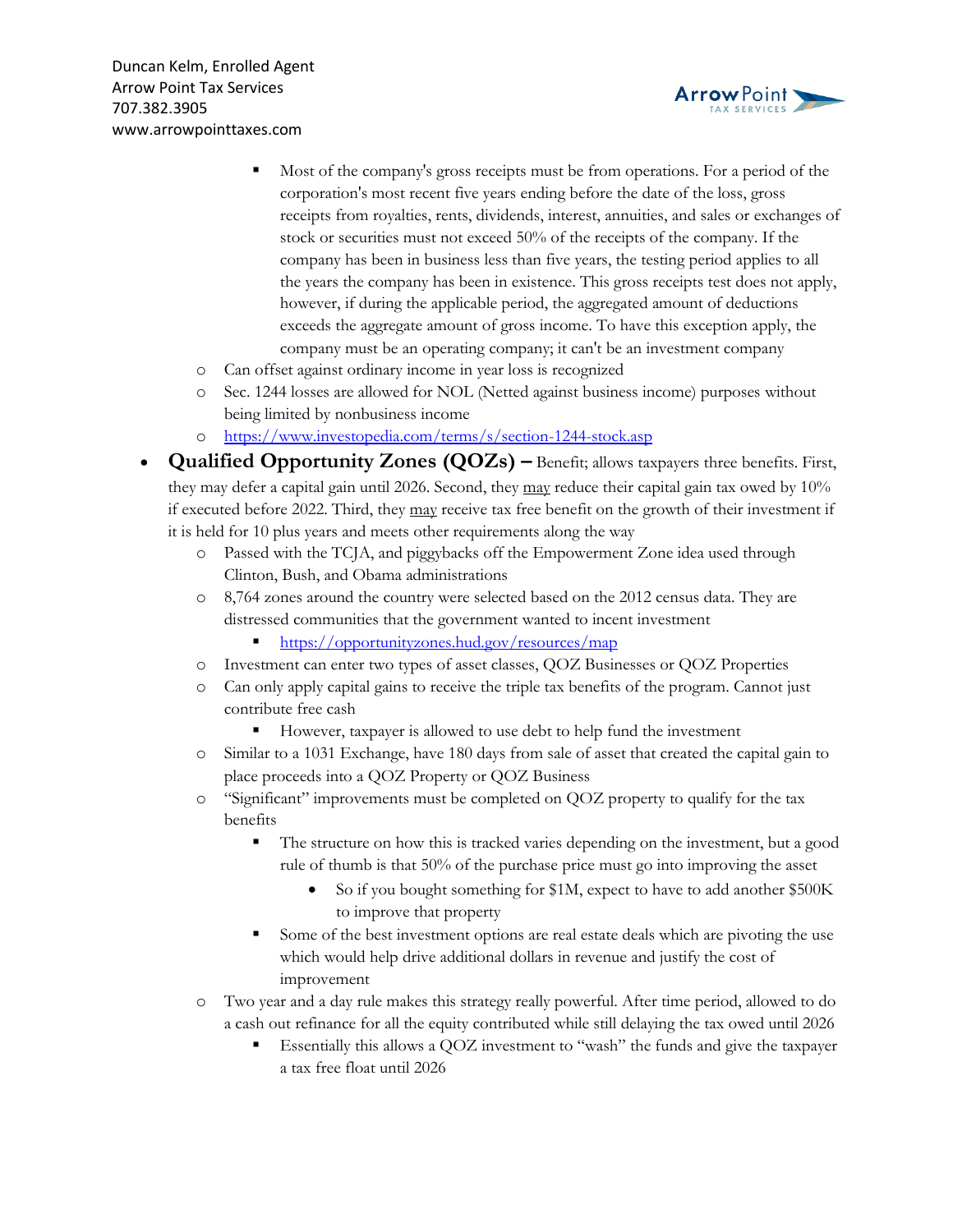

- o Program is very complicated and difficult to navigate individually. There are many "funds" that have been created which offer to handle this for their clients for a reasonable fee
- o QOZ Businesses may be the best part of all of this, and are rarely used
- o <https://opportunityzones.hud.gov/investors>
- o <https://www.nar.realtor/qualified-opportunity-zones>
- o [https://www.bisnow.com/feature/los-angeles-opportunity-zones/qualified-opportunity](https://www.bisnow.com/feature/los-angeles-opportunity-zones/qualified-opportunity-zone-business-100559)[zone-business-100559](https://www.bisnow.com/feature/los-angeles-opportunity-zones/qualified-opportunity-zone-business-100559)
- o [https://www.taxpolicycenter.org/briefing-book/what-are-opportunity-zones-and-how-do](https://www.taxpolicycenter.org/briefing-book/what-are-opportunity-zones-and-how-do-they-work)[they-work](https://www.taxpolicycenter.org/briefing-book/what-are-opportunity-zones-and-how-do-they-work)
- **Work Opportunity Tax Credit –** Benefit; allows business owners who hire certain people in economic categories to receive up to 40% tax credit on payroll wages
	- o Only applies to small business owners
	- o Tax credit available for those businesses that hire specified target groups from the following
		- Veterans
		- **•** Temp Assistance for Needy Families (TANF)
		- Food stamp recipients (SNAP)
		- Community Residents in Empowerment Zones
		- Vocation rehabilitation referral
		- $\blacksquare$  Ex-felons
		- Supplemental Security Income (SSI) recipients
		- **EXECUTE:** Summer Youth Employee (living in Empowerment Zone)
		- **Long-Term Family Assistance Recipients**
		- Qualified LT Unemployment Recipients
			- Must be on unemployment for at least 24 weeks
	- o Must file two/three forms during the hiring process
		- IRS Form 8850
			- File this with the state
		- DOL Form 9061
		- DOL Form 9062
	- o Must file one form during tax return time
		- **E** IRS Form 5884
	- o Must submit files within 30 days of hire
	- o Cannot offer benefit to family members, including uncles, aunts, cousins, and in-laws
	- o The employee must have worked 120 hours or more during the year. Then, your business can earn 25% of the wages if the employee works at least 120 hours and 40% if the employee works at least 400 hours. There are maximum hours for each category
	- o <https://www.thebalancesmb.com/how-does-the-work-opportunity-tax-credit-work-4173250>
- **Accountability Plan; S-Corp Deductions** Benefit; allows owners of S-Corps who lost ability to deduct many thing through TCJA a work around to be able to push expenses through their business
	- o TCJA took away the ability for business owners to file "unreimbursed employee business expense," however with an "Accountable Plan" there is a way to still receive the deduction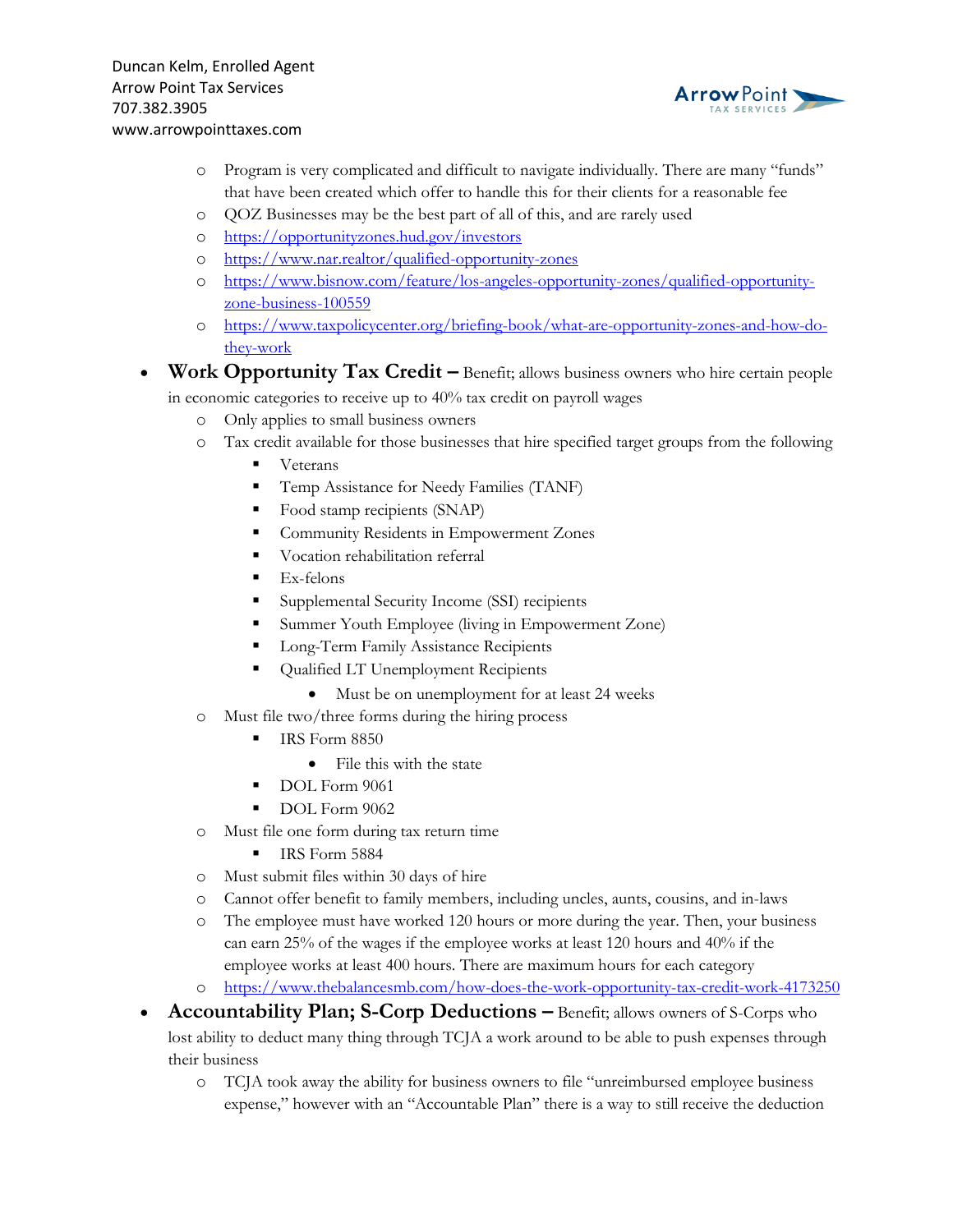

- o An Accountable Plan is a simple way the IRS has approved for business owners to shift deductible expenses from an employee (or themselves personally) to their employer
	- The business reimburses the employee for this amount and then is able to receive a deduction itself
	- Same rules apply on these deductions, e.g 50% meals, etc.
	- **•** Repayment to the employee is not considered compensation to them
- o Rules for expenses to qualify under the "Accountable Plan"
	- Must have a business connection
	- Expenses must be timely substantiated
	- Receipts required if expense is over \$75
	- Certain listed property, business travel, etc. must be substantiated with the following:
		- The amount of the expense
		- The time and place of the travel, or a description of the gift
		- The business purpose of the expense
		- The business relationship to the person receiving the benefit
	- Process within the 60 day safe-harbor window
	- Best to put the plan in writing



- o Owners can be selective and design a plan that selects certain individuals and excludes others
	- For example only reimbursing owner-employees for home office expenses
- o Can use the accountability plan for home office, expenses assuming they meet normal rules listed below
	- **E** BIG ONE IS REAL ESTATE TAXES IN EXCESS OF \$10K
	- In post TCJA, this is the only way an S Corp may be reimbursed for home expenses
	- Must meet the requirements to get to deduction allowed on the work flow below: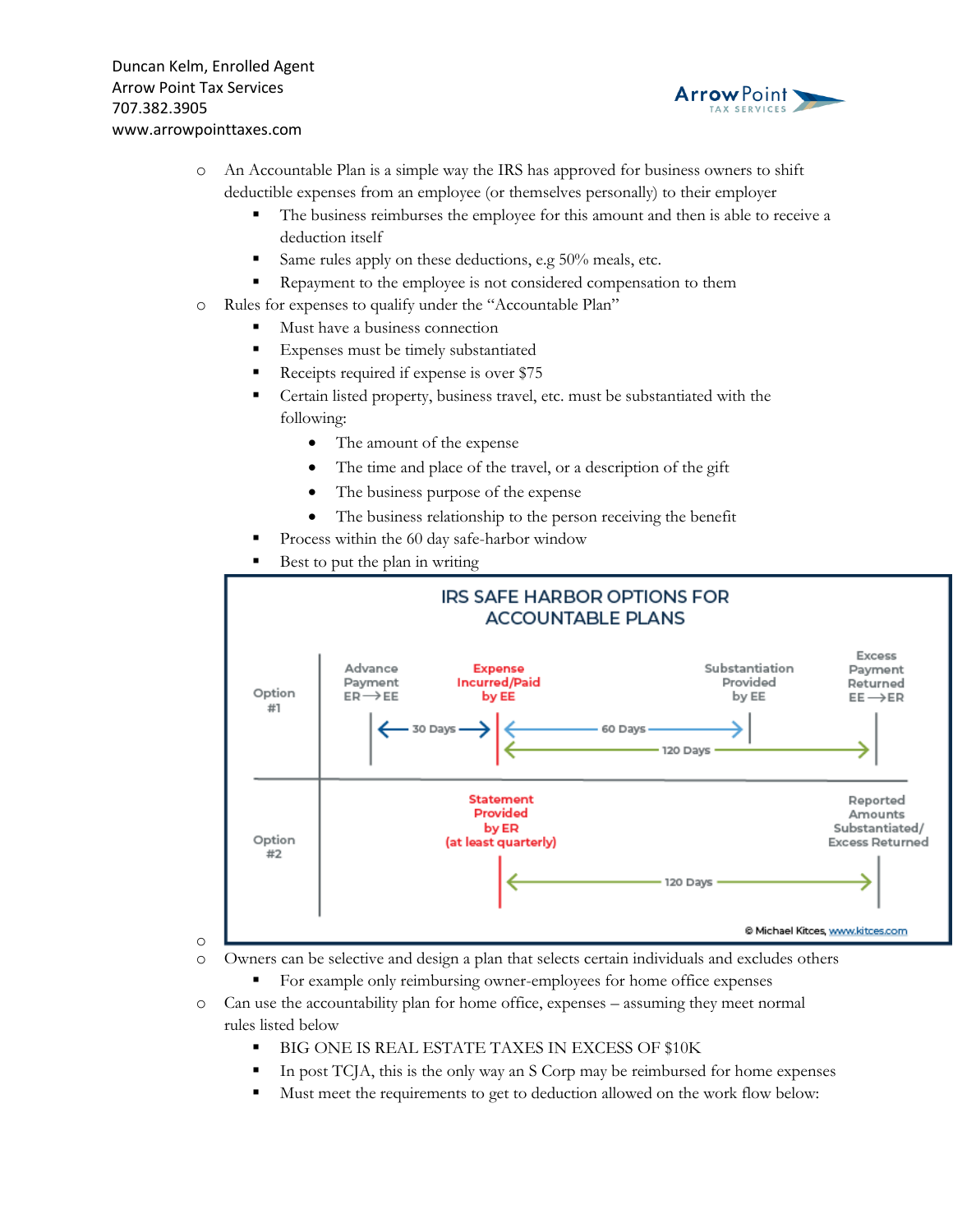



Figure A. Can You Deduct Business Use of the Home Expenses? Do not use this chart if you use your home for the storage of inventory or product samples, or to operate a daycare facility. See Exceptions to Exclusive Use, earlier, and Daycare Facility, later,

- o [https://www.kitces.com/blog/accountable-plan-s-corp-owner-employee-deduct-business](https://www.kitces.com/blog/accountable-plan-s-corp-owner-employee-deduct-business-expenses/)[expenses/](https://www.kitces.com/blog/accountable-plan-s-corp-owner-employee-deduct-business-expenses/)
- o [https://www.irs.gov/publications/p587#en\\_US\\_2018\\_publink1000226296](https://www.irs.gov/publications/p587#en_US_2018_publink1000226296)
- o [https://www.kitces.com/blog/home-office-deduction-pandemic-work-from-home](https://www.kitces.com/blog/home-office-deduction-pandemic-work-from-home-exclusive-regular-use-employee-self-employed-business-owners/)[exclusive-regular-use-employee-self-employed-business-owners/](https://www.kitces.com/blog/home-office-deduction-pandemic-work-from-home-exclusive-regular-use-employee-self-employed-business-owners/)
- **Home Office Deduction Sole Prop –** Benefit; allows business owners to deduct certain expenses of their home as a business expense
	- o The deduction is only available for self-employed people (If S-Corp see Accountability Plan)
	- o Employees are not allowed to claim a home office deduction
	- o There are two methods to calculate this deduction, regular method and the simplified method
		- Almost always it makes sense to use the regular method which looks at actual expenses versus the simplified method which allows taxpayers to deduct \$5 for each square foot of their home office up to \$1,500
	- o Regular Method generally pro rata based on the sq ft of the office to the home
		- Indirect expenses; pro rata method
			- **Utilities**
			- Rent
			- Mortgage Interest
			- Real Estate Taxes
			- **Insurance**
			- Security Systems
			- **Depreciation**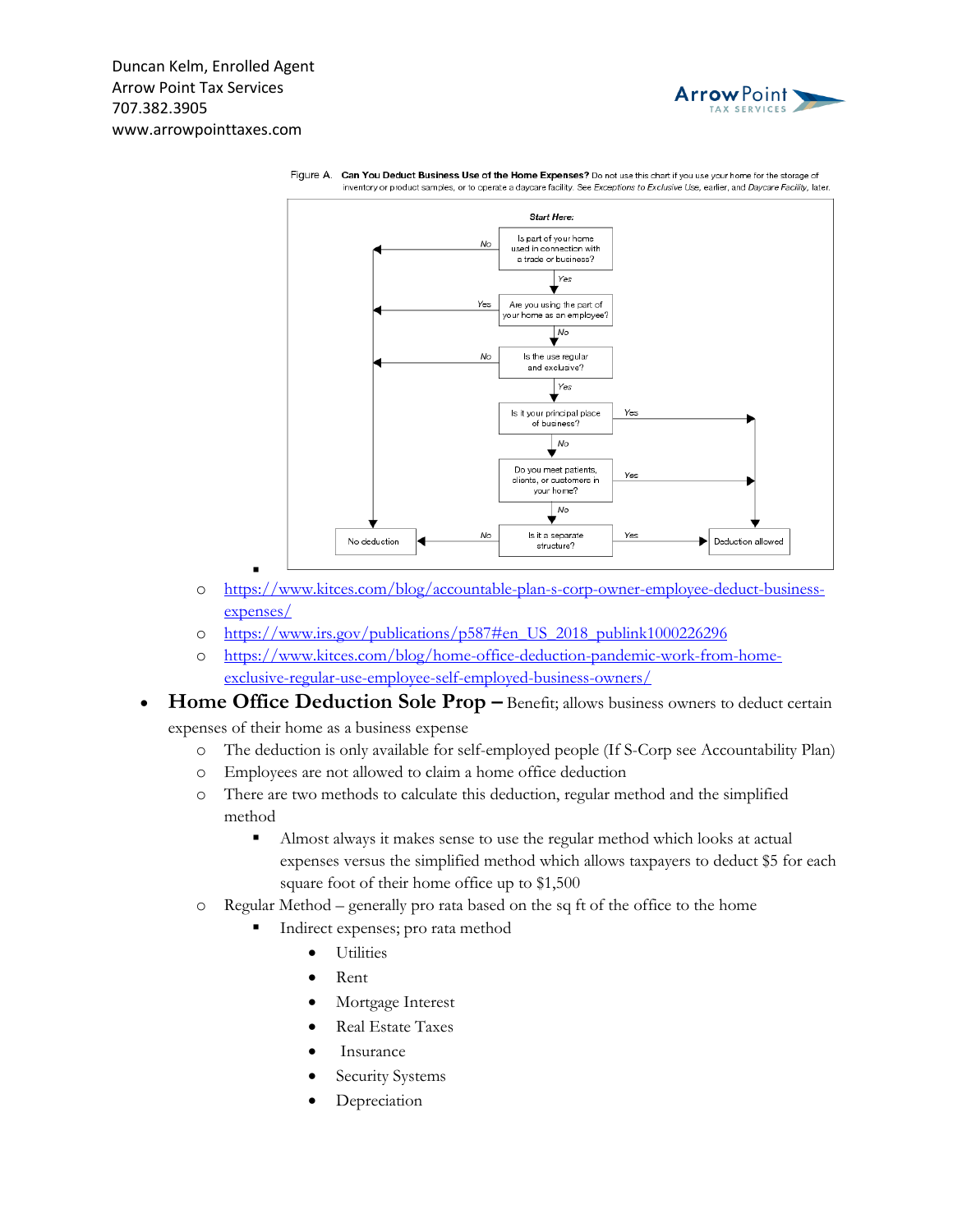

- The regular method requires depreciation of the home
- Direct expense; can take  $100\%$  of cost if the expense is tied explicitly to the office room
	- HVAC install in the office
	- Painting the office
	- Repairing home office window
- o To meet qualifications:
	- An exclusive use test must be completed
		- Basically, the space assigned as the home office must only be for those purposes
		- It is possible to divide a room in half if there is not an exclusive room in the home for an office
			- o This space must be "separately identifiable"
	- Must be used on a regular basis
	- Must be a principal place of business or:
		- Home is regularly used for client meetings
		- Home office is a free standing structure
- o Flow chart from IRS to determine qualification



- o Sole Proprietors, have the easiest time of home office deduction
	- However home office deductions can only be taken to gross income of the business so no loss is possible
- o For LLCs as partnerships and outright partnerships an Unreimbured Partner Expense (UPE) must be submitted on Schedule E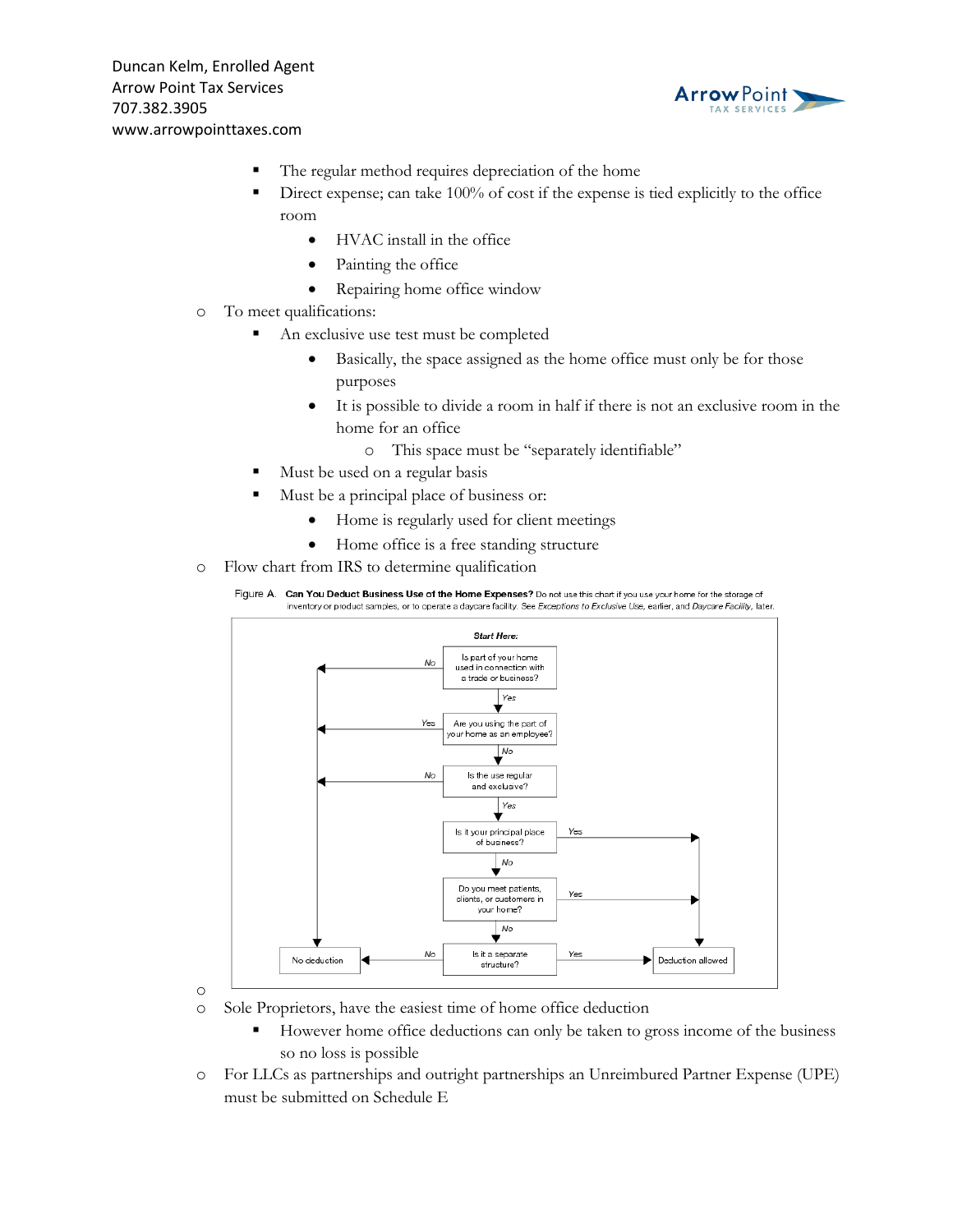

- A very important piece for partnerships is that the partnership agreement should expressly state that the partner is "personally responsible for such expenses"
	- Example: Partners are expected to maintain a home office or similar workspace suitable for carrying out basic activities on behalf of the partnership. The expense for maintaining such a workspace shall be borne by the Partner
- With LLCs can take losses beyond gross income from the business, big difference between Sole Proprietorship and LLC

- o [https://www.kitces.com/blog/home-office-deduction-pandemic-work-from-home](https://www.kitces.com/blog/home-office-deduction-pandemic-work-from-home-exclusive-regular-use-employee-self-employed-business-owners/)[exclusive-regular-use-employee-self-employed-business-owners/](https://www.kitces.com/blog/home-office-deduction-pandemic-work-from-home-exclusive-regular-use-employee-self-employed-business-owners/)
- **Section 280A – Augusta Rule –** Benefit; allows homeowners to rent out their home for up to 14 days per year to either out of town guests or to themselves through a business without having to report rental income
	- o Home must not be the primary place of business if you are a business owner renting to yourself
	- o Must charge reasonable market rent in line with comps in the area
		- Having evidence as to how you arrived at a reasonable market rent is important and helps make this defensible
	- o If the home is renting to the business, it must be used for business purposes
		- Most common rule is to have a monthly "Board Meeting" at a business owner's house and compensate for the rental
	- o The benefit allows a business tax deduction while not having to report the income personally
	- o Cannot exceed 14 days a year, or all income must be reported
	- o Your business must be a separate legal entity (a sole prop is the same as you and you cannot rent the house to yourself)
	- o <https://hlbgrosscollins.com/news/the-augusta-rule-tax-free-rental-income>
	- o <https://www.adminbooks.com/how-to-receive-tax-free-income-the-augusta-rule>
	- o <https://www.cerebraltaxadvisors.com/blog/tax-tip-tuesday-the-augusta-rule/>
- **Historic Building Tax Credit –** Benefit; allows remodelers or developers who improve real estate to take a 20% tax credit of dollars committed to the historical property
	- o The 20% credit is actually a 4% credit spread out over 5 years
	- o To qualify for the 20% percent credit, a building must be a certified historic structure
		- They can do this in few ways
			- o Listed on the National Register of Historic Places
			- o Listed as a contributing building in a National Register
			- o Or designated a state or local historic district certified by the Secretary of the Interior
	- o Tax credit is part of the General Business Tax Credit
		- To receive credit must file **IRS** Form 3468
	- o To receive the credit, must own interest directly or through a passthrough
	- o National Park Service oversees applications and approves structures to receive the credit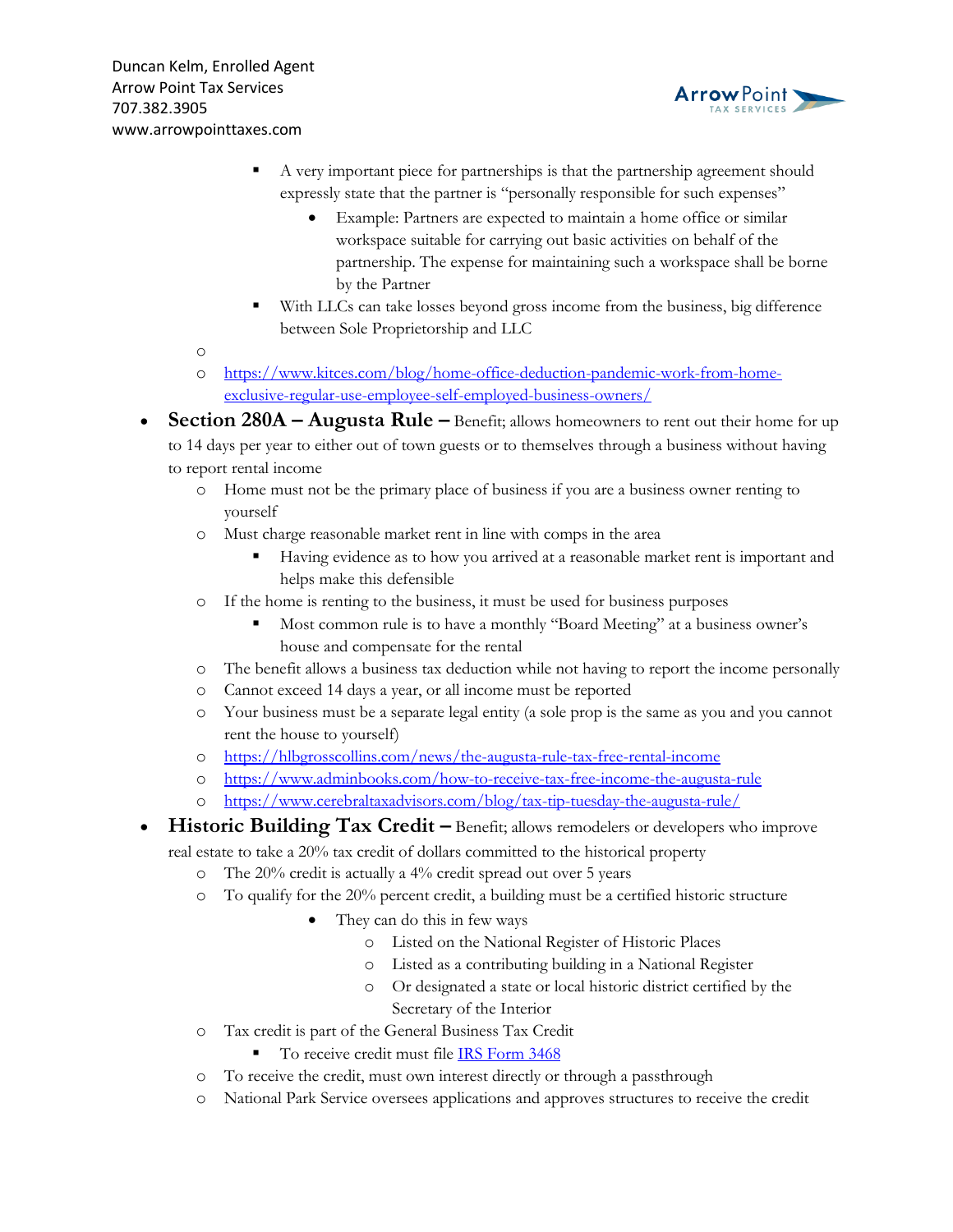

- $Part 1)$  $Part 1)$  Defining the valuation of significance
- $\text{Part 2}$  $\text{Part 2}$  $\text{Part 2}$ ) Defining the rehabilitation being completed
	- Both Part 1 and 2 may be submitted separately or together
	- Best to receive approval before beginning construction
- [Part](https://www.nps.gov/tps/tax-incentives/taxdocs/hpca-part3-2019.pdf) 3) Delivering certificate to completed work
- o Applications for the program can be found here: [https://www.nps.gov/tps/tax](https://www.nps.gov/tps/tax-incentives/application.htm)[incentives/application.htm](https://www.nps.gov/tps/tax-incentives/application.htm)
- o California enacted a law conforming to the Federal law in 2019 with S.B. 451, but ultimately never funded the program
- o A building owner generates credits by completing a certified rehabilitation on a qualified rehabilitation building
- o Must be a qualified historical property
- o Must document the improvement
- o Syndicators who invest in value add rental properties that focus on historical locations offer strong tax and cash flow advantages
- o <https://www.capitalimpact.org/how-to-use-historic-tax-credits/>
- o California point of contact
	- Ms. Julianne Polanco, SHPO
	- **•** Office of Historic Preservation
	- **•** Department of Parks & Recreation
	- 1725 23rd Street, Suite 100
	- Sacramento CA 95816
	- Phone: 916-445-7000
	- Fax 916-445-7053
	- E-mail: julianne.polanco@parks.ca.gov
- o Santa Rosa Cultural Heritage Board meets twice a month
	- 1st and 3rd Wednesday of each month
	- City Hall, 100 Santa Rosa Ave, Santa Rosa, Calif.
		- Anyone can attend, or [virtual](https://santa-rosa.legistar.com/Page.aspx?M=W)
- o Eight historic districts in Santa Rosa
	- Burbank Gardens, Cherry Street, McDonald, Olive Park, Railroad Square, Ridgway, St. Rose, and West End. St. Rose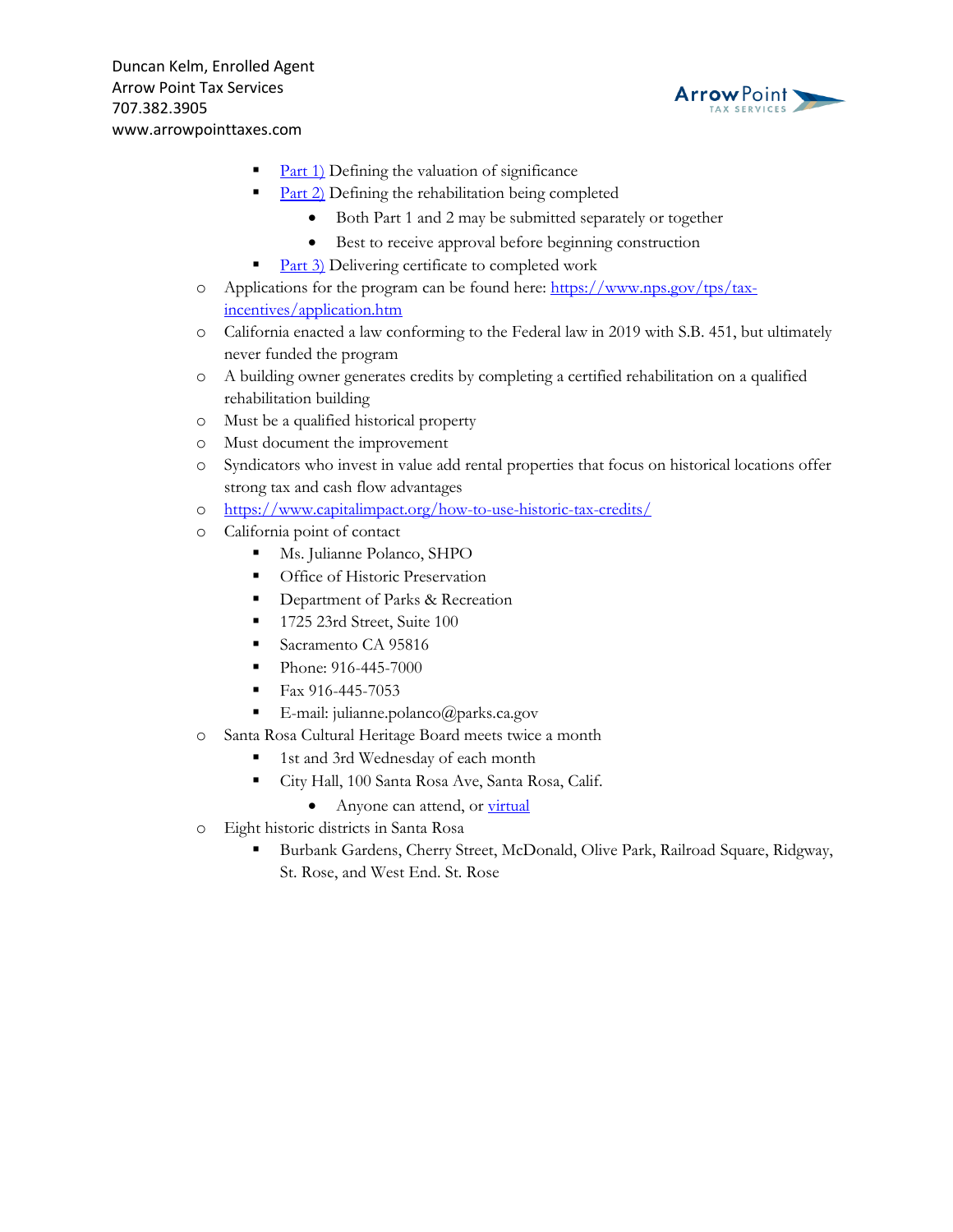



- o <https://www.novoco.com/historic-mapping-tool>
- o Other Sonoma areas designated as historic districts outside of Santa Rosa
	- [https://sonomacounty.ca.gov/PRMD/Planning/Historic-Resources/Designation](https://sonomacounty.ca.gov/PRMD/Planning/Historic-Resources/Designation-of-Historic-Landmarks-and-Districts/)[of-Historic-Landmarks-and-Districts/](https://sonomacounty.ca.gov/PRMD/Planning/Historic-Resources/Designation-of-Historic-Landmarks-and-Districts/)
- **Research and Development Tax Credit –** Benefit; allows companies which can demonstrate an improvement of technology, product or process, large tax credit advantages that can be used to offset earnings
	- o The amount of the tax credit depends on a number of factors and can be calculated [here](https://www.titanarmor.com/complete-form-6765-for-free/)
		- Generally it is close to 20% of total spend that can be recovered as a credit
	- o Governed by Internal Revenue Code (IRC) section 41
	- o To calculate tax credit use IRS Form 6765
	- o Needs to meet one of the below qualifications
		- Develops or designs new products or processes
		- **Enhances existing products or processes (Performance improves)**
		- **•** Develops or improves reliability or quality
	- o Research does not qualify if it meets one of the below:
		- Relates to style, taste, cosmetic, or seasonal design factors
		- Any research after commercial production
		- Adaptation to existing business product or process
		- Reproduction of an existing business product or process
		- Surveys and studies
		- Certain computer software developed for internal use (Consult tax pro)
		- Foreign research
		- Social science research (humanities)
		- Funded research
	- o Will qualify if these products or processes remain internal to the business, or if they are to be sold, leased, or licensed
	- o Okay if you pay a "consultant" to develop for you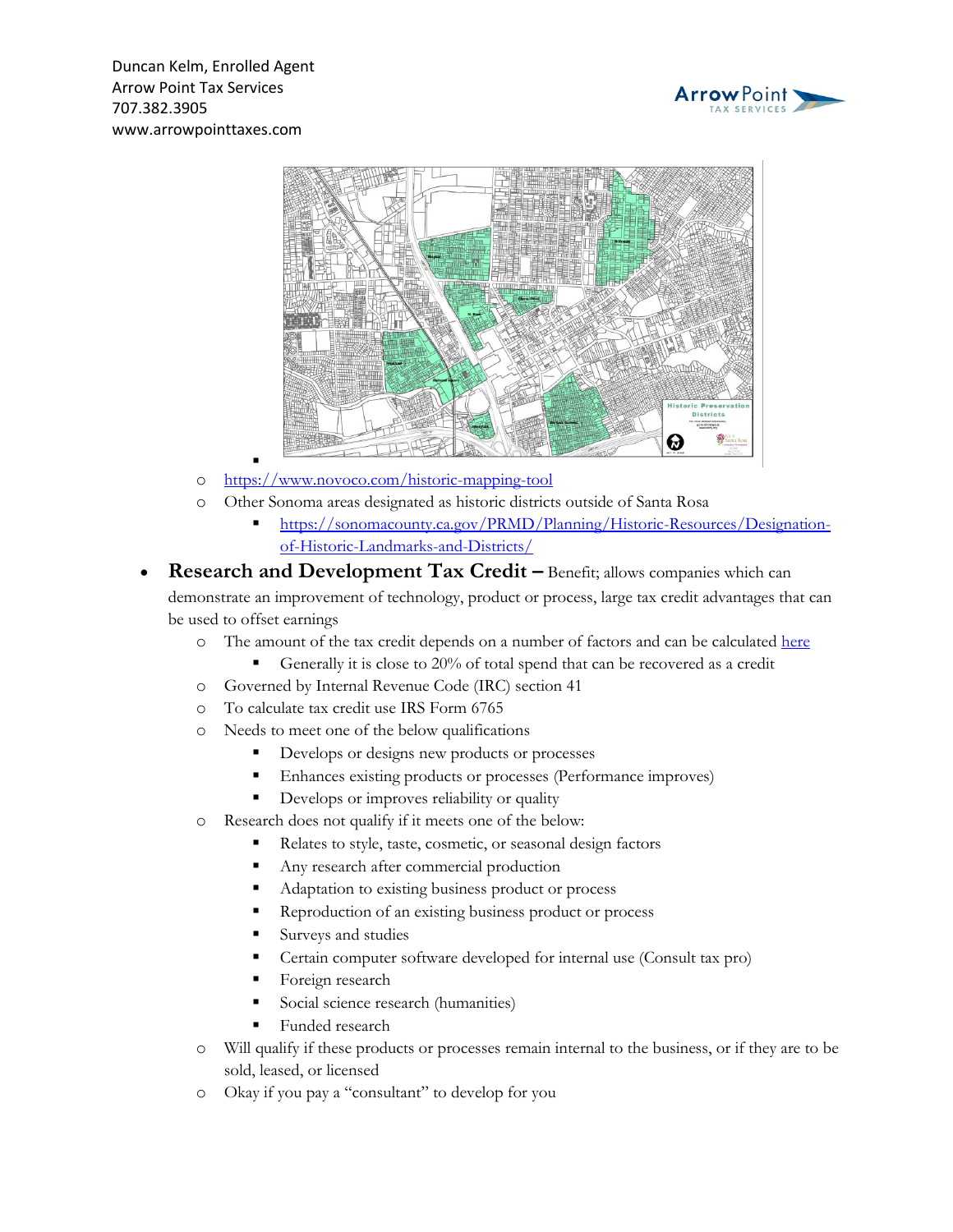

- o Must document the R&D appropriately through one or multiple methods
	- Payroll records
	- **•** General ledger expense detail
	- Project lists
	- Project notes
	- Other documents a company produces throughout the regular course of business
- o If business is under \$50 million may use the credit to offset AMT
- o There is a startup provision which allows for up to \$1.25 million in tax credits to begin research
- o <https://www.law.cornell.edu/uscode/text/26/41>
- o [https://www.irs.gov/pub/irs-regs/research\\_credit\\_basic\\_sec41.pdf](https://www.irs.gov/pub/irs-regs/research_credit_basic_sec41.pdf)
- o <https://www.alliantgroup.com/services/r-d-tax-credit-2/>
- o <https://www.thetaxadviser.com/issues/2019/dec/research-development-tax-credit.html>
- **Residential Energy Efficient Property Credit –** Benefit; Allows persons who improve their residence with qualified energy efficient property to receive a federal credit, major energy changes result in larger credits, smaller improvements are capped at a \$500 credit
	- o This credit changes every year, this is reflective of 2021
		- In the case of property placed in service after December 31, 2016, and before January 1, 2020, 30 percent.
		- In the case of property placed in service after December 31, 2019, and before January 1, 2021, 26 percent.
		- In the case of property placed in service after December 31, 2020, and before January 1, 2022, 22 percent.
	- o Any kind of solar electric, water heater, geothermal heat pump
		- Equipment itself qualifies, as does the onsite labor, sales tax and permits to install
			- Utility rebates must be deducted
			- Ex:  $$18,000 \text{ cost}, $1,000 \text{ rebate in } 2021 = ($18,000 $1,000) * 22\% = $3,740$
	- o State tax credits do not impact the federal tax credit, however it may show as "other income" on your federal return
	- o Governed through the Nonbusiness Energy Property Credit
	- o Qualifying properties are:
		- Solar electric property
		- Solar water heaters
		- Geothermal heat pumps
		- Small wind turbines
		- Fuel cell property
			- Only fuel cell property is subject to a limitation, which is \$500 with respect to each half kilowatt of capacity of the qualified fuel cell property
	- o FOR HOMEOWNERS, treated as separate and capped at \$500 over a lifetime
		- In 2020, can claim a credit for 10% of the cost of qualified energy efficiency improvements AND the amount spent during the taxable year capped at \$500 for a lifetime – currently this has been extended via IRS Notice 2013-70 through 2020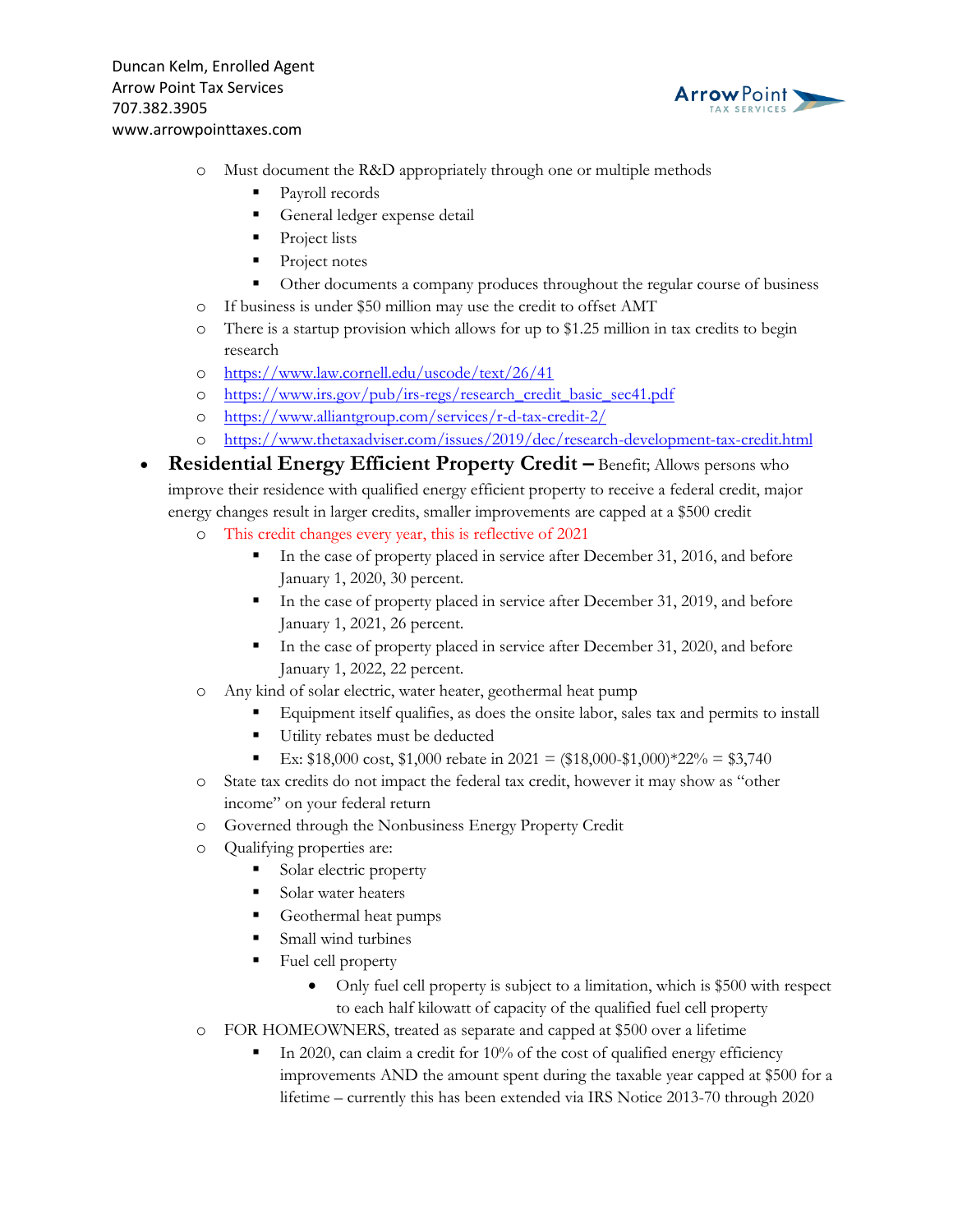

- Energy-efficient exterior windows, doors and skylights
- Roofs (metal and asphalt) and roof products
- **Insulation**
- Energy-efficient exterior windows, doors and skylights
- Roofs (metal and asphalt) and roof products
- **Insulation**
- Individual credit limitations for the specific property under the
	- \$50 for any advanced main air circulating fan
	- \$150 for any qualified natural gas, propane, or oil furnace or hot water boiler
	- \$300 for any item of energy-efficient building property
- o [https://www.irs.gov/newsroom/energy-incentives-for-individuals-residential-property](https://www.irs.gov/newsroom/energy-incentives-for-individuals-residential-property-updated-questions-and-answers)[updated-questions-and-answers](https://www.irs.gov/newsroom/energy-incentives-for-individuals-residential-property-updated-questions-and-answers)
- o <https://www.irs.gov/pub/irs-prior/f5695--2019.pdf>
- **Electric Vehicle Tax Credit –** Benefit; allows individuals who purchase an electric vehicle to receive between \$2,500 and \$7,500 in tax credits
	- o The size of the tax credit depends on the size of the vehicle and its battery capacity
	- o To find out specific tax credit amounts for individual vehicles go here: <https://www.fueleconomy.gov/feg/taxevb.shtml>
	- o IRS Form 8936 applies
	- o Leases do not work, and the EV credit will flow to the manufacturer

## **CALIFORNIA SPECIFIC**

- **California SALT \$10,000 Cap Workaround** Benefit; allows businesses structured as S Corps or multi-member Partnerships (Non-Single Owner LLC also) to elect to pay a tax credit on passthrough profit distributions which would be a work around of the \$10,000 SALT cap
	- o SALT = State and Local Tax
	- $\degree$  Passed July 16<sup>th</sup>, 2021 with the California Budget and will be effective 2021 2025
		- If the SALT \$10K limit is repealed by the Federal government, this option would cease to exist the January following this effective change
	- o Each qualified owner may separately elect to opt in or opt out of their share of "Qualified Net Income"
		- The code is written at the ownership level and will not impact owners who choose not to elect
		- Qualified Net Income is defined as the sum of pro rata share of income subject to the elective tax
			- For example: four partners who each own 25% and net income is \$100K. Three of the four elect to pay the tax. This means that \$75K is eligible for the elective tax
	- $\circ$  For 2021 only, the election may be made no later than March 15<sup>th</sup> 2022, or the due date of passthrough tax returns and payment must be made in full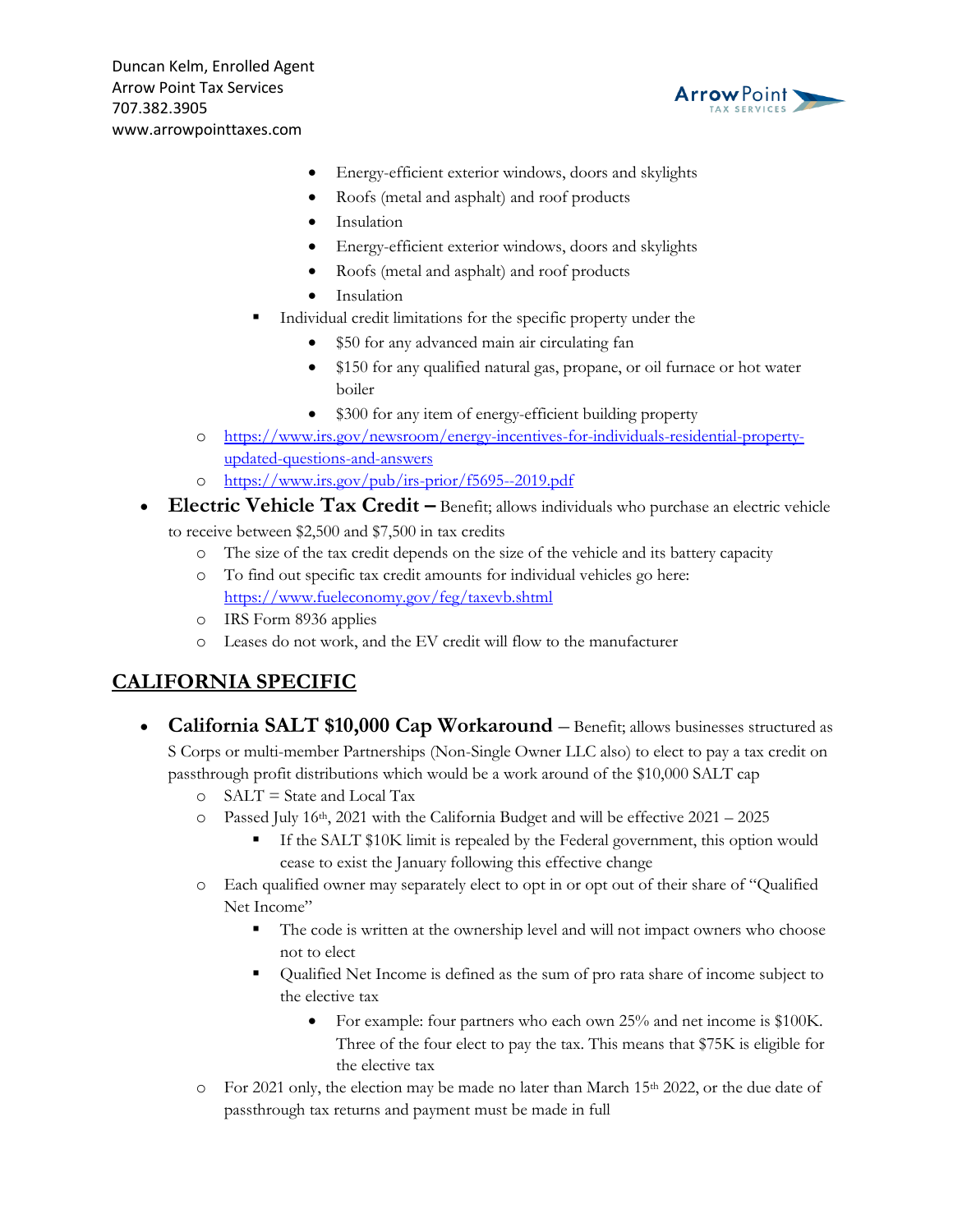

- o For 2022-2025 the entity must make two payments
	- First payment, due by June 15<sup>th</sup> for calendar year or the 15<sup>th</sup> day of the sixth month for fiscal year filers
		- This payment is either 50% of last year's elected tax paid or \$1,000 whichever is greater
		- If this payment is missed, then owners may not participate in this election for the year
	- Second payment, due by the filing date deadline or by March 15<sup>th</sup> the following year for calendar year taxpayers
		- This payment is whatever the difference remaining is to meet the 9.3% elective tax rate on pro rata net income
- o In 2021 Tentative Minimum Tax applies for California returns, reducing the benefit for business owners on the California tax return
- o Election to opt in is made annually and is irrevocable
- o Choice to opt in may only be made on an "originally and timely" filed return
- o The California tax benefit will come to the taxpayer in the form of a California credit that is used on their individual return
	- This credit may be carried forward for up to five years
- o On the back of IRS Rev Ruling 2020-75 which opened this opportunity for states, California is the tenth state to work to enact legislation that would create a SALT limit workaround for business owners
- o The proposed change will only benefit business owners, and will only be allowed for net income or profit distributions from a Partnership or S Corp
	- Wages paid to owner-employee will not qualify effectively eliminating Sole Proprietorships
- o California will allow business owners to "elect" to pay an elective tax at the beginning of the year tied to distributions
	- $\blacksquare$  The tax rate is 9.3%
- o Each owner must be defined as either an individual, fiduciary, estate or trust
	- A qualified entity does not include a taxpayer included or required to be included in a combined reporting group
- o For California taxes, the "election" would receive a credit for 94.9% of the amount paid, essentially meaning, California would allow all passthrough income distributions to be ~95% offset at the entity level
	- For example, if the business has \$1,000 of profit income, they would first pay \$93 dollars in quarterlies as an elective tax and then receive a tax credit on the "elected tax" they in the amount of \$88.26 (\$93 x 94.9%), the business owner would have \$4.74 that would not be offset. Therefore the business would have \$911.74 of income that would passthrough to the business owner
- o May not be a publicly traded partnership
	- **•** Shareholders are not permitted to be other partnerships
- o Under IRC Section 164(a), certain state taxes area allowed as a federal deduction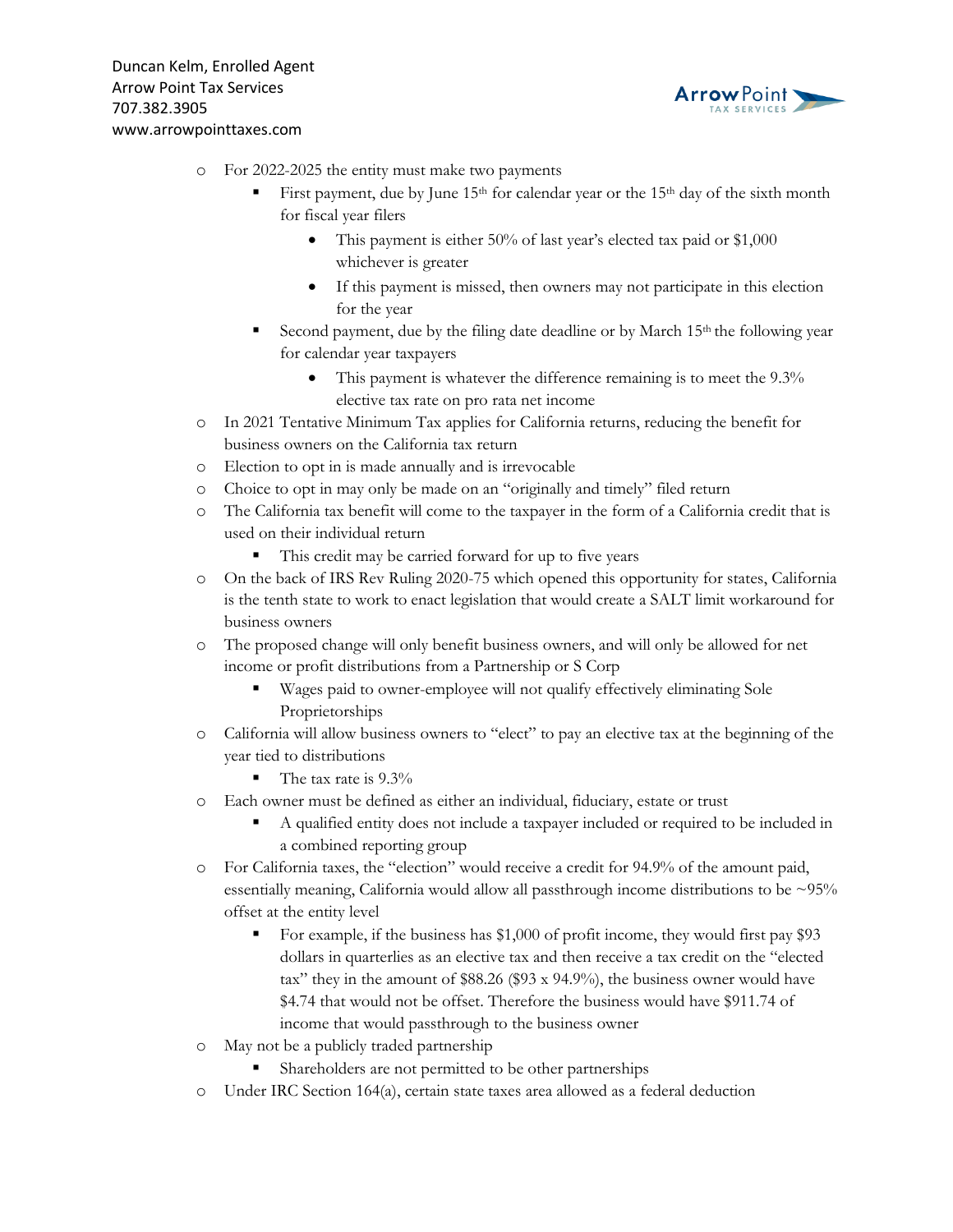

- IRS Rev Ruling 2020-75 confirms that the "elective" tax paid by the business owner would then be allowed as a deductible expense at the entity level for federal taxes. Thus the net income of the business would be reduced by that amount paying for that portion of "income" and getting a full deduction on the federal return
- Same example as above, \$1,000 on profit income, on the federal return the \$93 of elective credit paid to California would become a deductible expense prior to distributions. Therefore the business would have \$907 of income that would passthrough to the business owner
- o Allowed for residents and non-residents alike
- $\circ$  Would have to make this election by March 15<sup>th</sup> and the election would be irrevocable for the year
	- Each year after it would be an optional for the business owner to choice to pay the elective tax or not
- o <https://www.cohnreznick.com/insights/salt-cap-workaround-approved-in-california>
- o [https://www.venable.com/insights/publications/2021/07/california-passes-salt-cap-work](https://www.venable.com/insights/publications/2021/07/california-passes-salt-cap-work-around)[around](https://www.venable.com/insights/publications/2021/07/california-passes-salt-cap-work-around)
- **California New Employee Tax Credit –** Benefit; allows businesses who are located in a specific area and hire certain employees to receive large California tax credits – Very similar to Federal Work Opportunity Tax Credit
	- o Employers qualify by meeting all five of the following requirements
		- 1. Hire full time qualified employees
			- See below list for what a qualified employee is defined as
		- 2. Receive a reservation for their employee (Reservation must be submitted within 30 days of hire), see below
		- 3. Pay wages for work performed by that employee in a Designated Geographic Area (DGA; See DGA map below to see if business in one of these areas)
		- 4. Cannot be an excluded business
			- The following are excluded UNLESS they have less than \$2,000,000 in revenue the previous tax year
				- o Temporary Help NAICS 561320
				- o Retail Trade Services NAICS Sector 44-45
				- o Primarily Theater Companies and Dinner Theater NAICS 711110
				- o Primarily Food Services NAICS 722511, 722513, 722514, and 722515
				- o Primarily Casinos and Casino Hotels 713210, 721120
				- o Primarily Drinking Places (Alcoholic Beverages) NAICS 722410
			- All sexually orientated businesses
		- 5. Report the credit on current year (extended okay) tax return
			- Cannot amend previous years
	- o Qualified Employees are defined as
		- Hired on or after the work location was made part of the DGA (impoverished zone)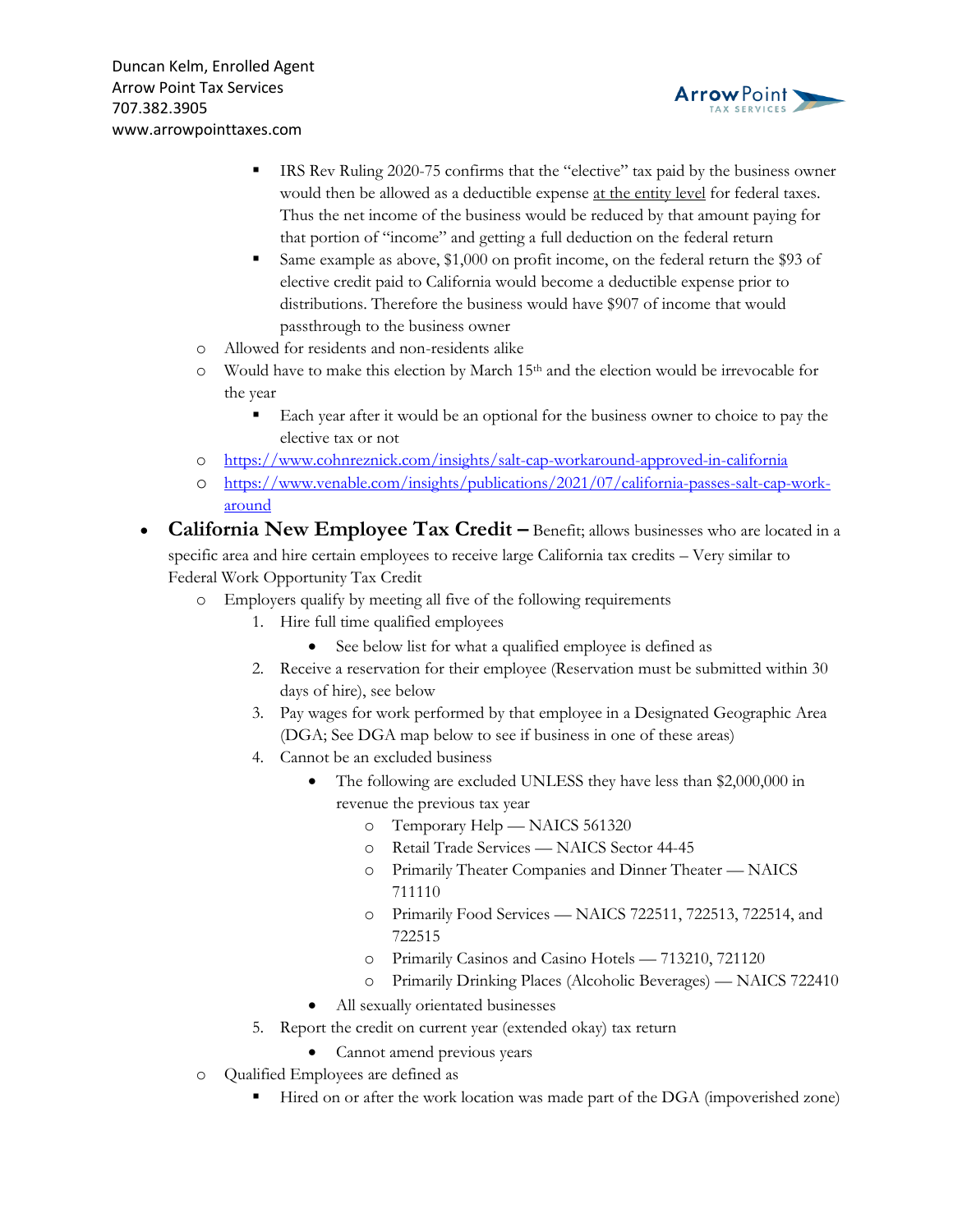

- Can "rehire" and still qualify
- Performs at least 50% of his/her services in the DGA
- Receives starting wages that exceed 150% California minimum wage at the time of credit
- Hired for full time work (hourly for at least 35 hours)
- Meets one of the five following categories *Again very similar to Work Opportunity Tax Credit on federal level – use [DOL Form 9061](https://www.dol.gov/sites/dolgov/files/ETA/wotc/pdfs/ETA-FORM-9061-(ENGLISH).pdf) as a screener tool*
	- Unemployed for the previous 6 months or more
		- o If a college graduate must be 12 months or more since completion of degree
	- Veteran separated from armed forces in previous 6 months
	- Received the federal Earned Income Credit in the previous taxable year
	- Ex-felon
	- Current recipient of CalWorks or County assistance
		- o To be eligible for California CalWORKs, you must be a resident of California, and a U.S. citizen, legal alien or qualified alien.
		- o You must be unemployed or underemployed and have low or very low income. You must also be one of the following:
			- Have a child 18 years of age or younger, or
			- Be pregnant, or
			- Be 18 years of age or younger and the head of your household.
- o Must make a "reservation" within thirty days of hire of the employee
	- **EXECUTE:** Reservation site: [https://www.ftb.ca.gov/file/business/credits/new-employment](https://www.ftb.ca.gov/file/business/credits/new-employment-credit/reservation.asp)[credit/reservation.asp](https://www.ftb.ca.gov/file/business/credits/new-employment-credit/reservation.asp)
- o Maximum credit per employee is \$56,000 over five years (60 months), the credit will pay for the entire 60 months if the employee stays on
	- Wages that qualify are those between 150%, but do not exceed 350% of the minimum wage
		- $$14/ hour in 2021$
- o Calculating the credit is somewhat complicated and impacted by a number of different pieces
	- The number of qualified employees the business has
	- Qualified wages paid to those employees
	- The total number of full-time employees during the base year of the business
		- The base year is tax year immediately before the first qualified employee (That meets the above criteria) was hired
	- Total number of employees during the current tax year
	- Actual Calculation process
		- Take the actual wages paid to your qualified employee(s) between 10%%-350% of California minimum wage
			- o Employees can qualify for 60 months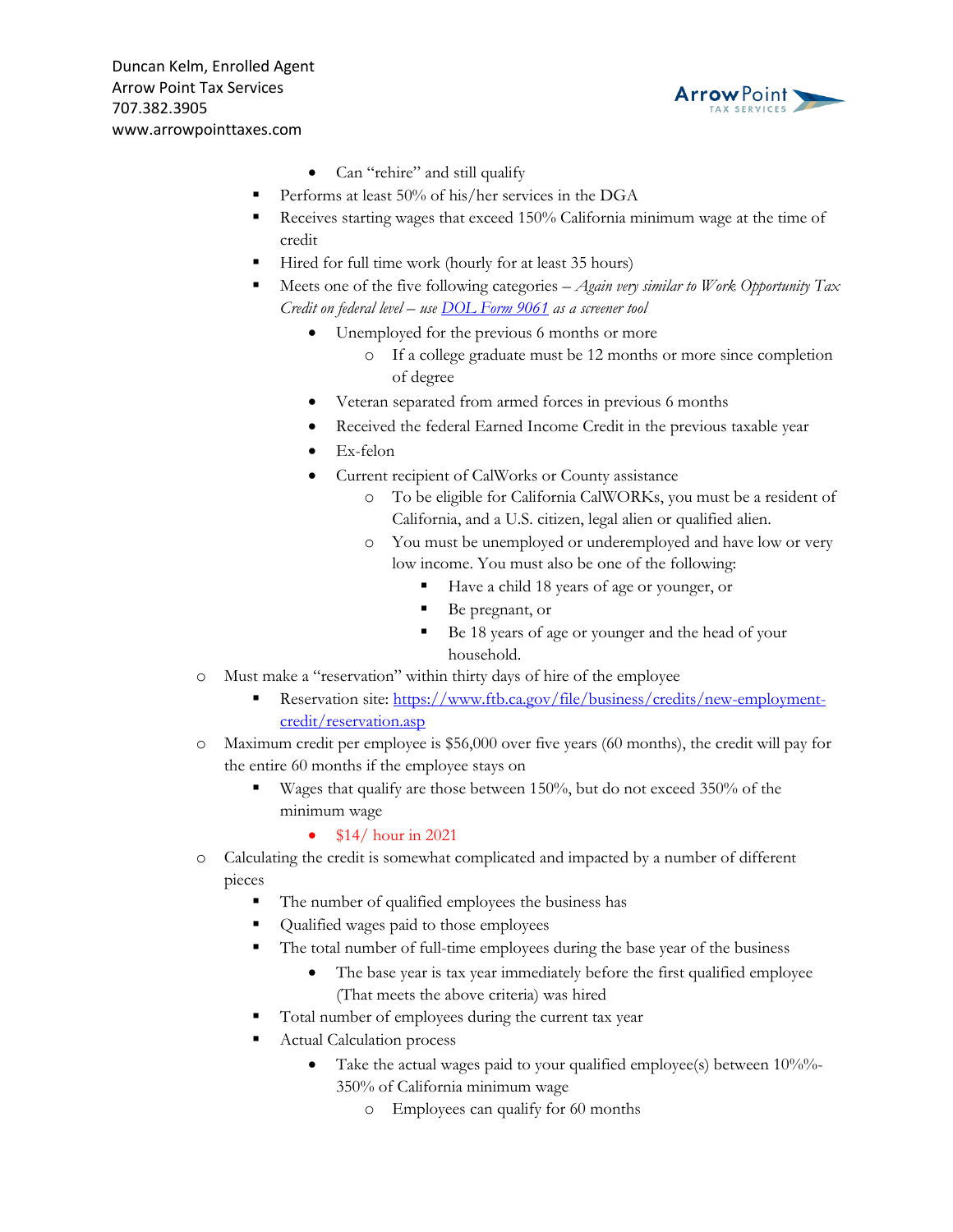▪



- Multiply the qualified wages by 35%, this is the tentative credit
- o To fully qualify, the businesses must be located in a California Designated Geographical Area
	- Use California DGA map below to search location
	- **<http://maps.gis.ca.gov/gobiz/dga/default.aspx>** 
		- For Santa Rosa:



Other North Bay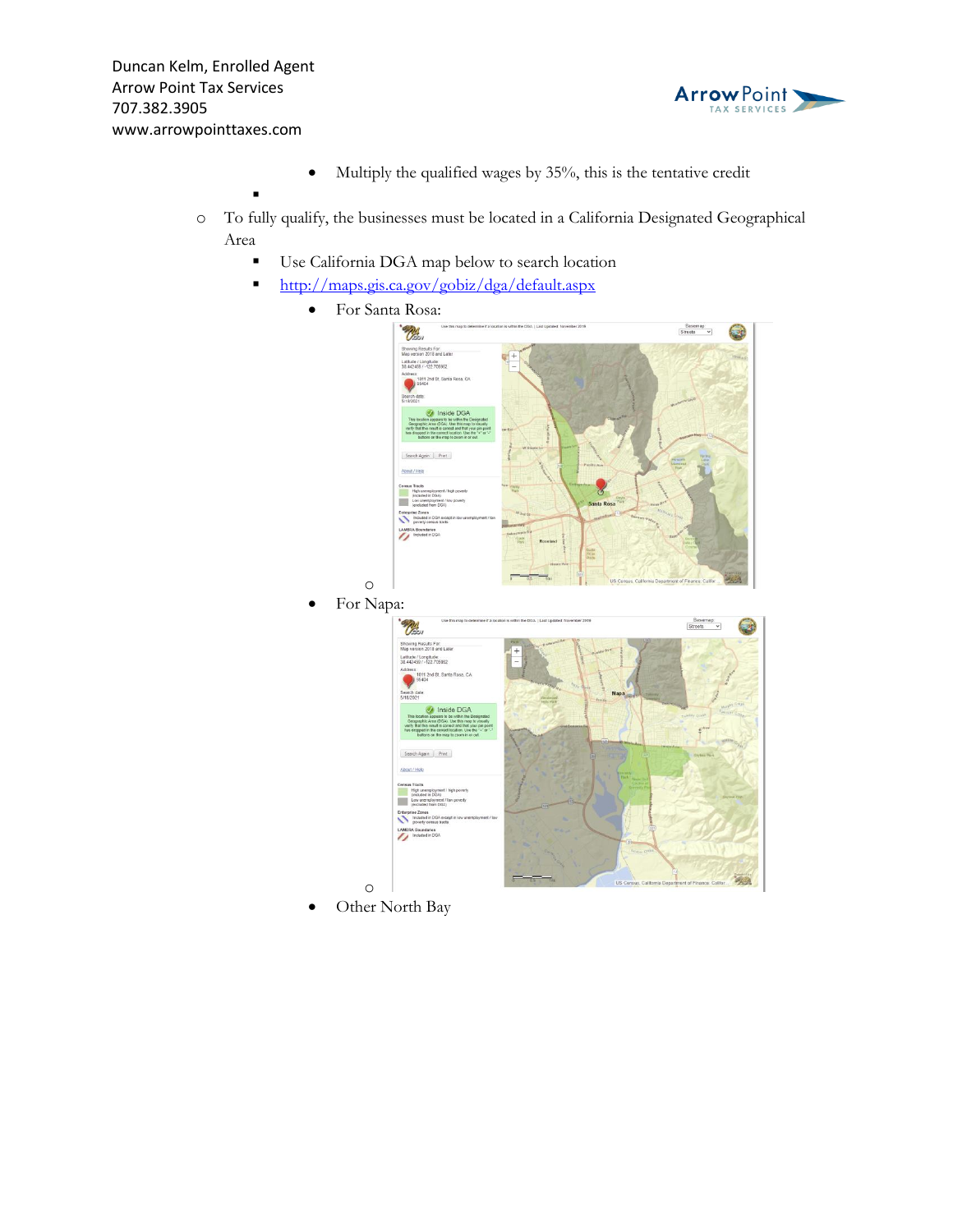



- o <https://www.ftb.ca.gov/file/business/credits/new-employment-credit/index.html>
- **California Competes Tax Credit –** Benefit; allows businesses in California to apply for a grant which would incent them to hire in California, keep employees in California, or
	- o The tax credit is available to businesses that want to "locate, stay, or grow" in California
	- o No prejudice on industry or size
	- o The annual amount available for grant depends on the governor and the state budget
		- In 2022 the grant available is \$180M

- o Must submit a proposal for how if you receive the grant you will add full time jobs, or how it will keep jobs in California
	- Twelve different factors go into the application process
	- Must request a specific amount for a specific number of years
- o Application only open during certain periods For 2022 the dates are as follows:
	- July 27, 2021, through August 17, 2021 (\$80 million available)
	- 2. January 4, 2022, through January 25, 2022 (\$80 million available)
	- 3. March 8, 2022, through March 29, 2022 (TBD Amount)
- o If awarded grant funds, the business must commit to adhere to their proposal in order to receive the benefits of the program
- o Details of the requirements, application, and program may be found in the below links
- o [https://static.business.ca.gov/wp-content/uploads/2019/12/California-Competes-FAQ-](https://static.business.ca.gov/wp-content/uploads/2019/12/California-Competes-FAQ-12-9-20.pdf)[12-9-20.pdf](https://static.business.ca.gov/wp-content/uploads/2019/12/California-Competes-FAQ-12-9-20.pdf)
- o [https://static.business.ca.gov/wp-content/uploads/2020/06/Notice-California-Competes-](https://static.business.ca.gov/wp-content/uploads/2020/06/Notice-California-Competes-Tax-Credit-Fiscal-Year-2020-21.pdf)[Tax-Credit-Fiscal-Year-2020-21.pdf](https://static.business.ca.gov/wp-content/uploads/2020/06/Notice-California-Competes-Tax-Credit-Fiscal-Year-2020-21.pdf)
- **California Electric Vehicle Rebate –** Benefit; allows individuals and business to receive a tax rebate for purchasing a new hybrid or electric vehicle
	- - o The rebates are applied specifically to certain vehicles
			- <https://cleanvehiclerebate.org/eng/eligible-vehicles>
		- o The rebate ranges from \$7,500 to \$1,000
		- o <https://driveclean.ca.gov/search-incentives>
			- List of all possible incentives in CA tied to any vehicle